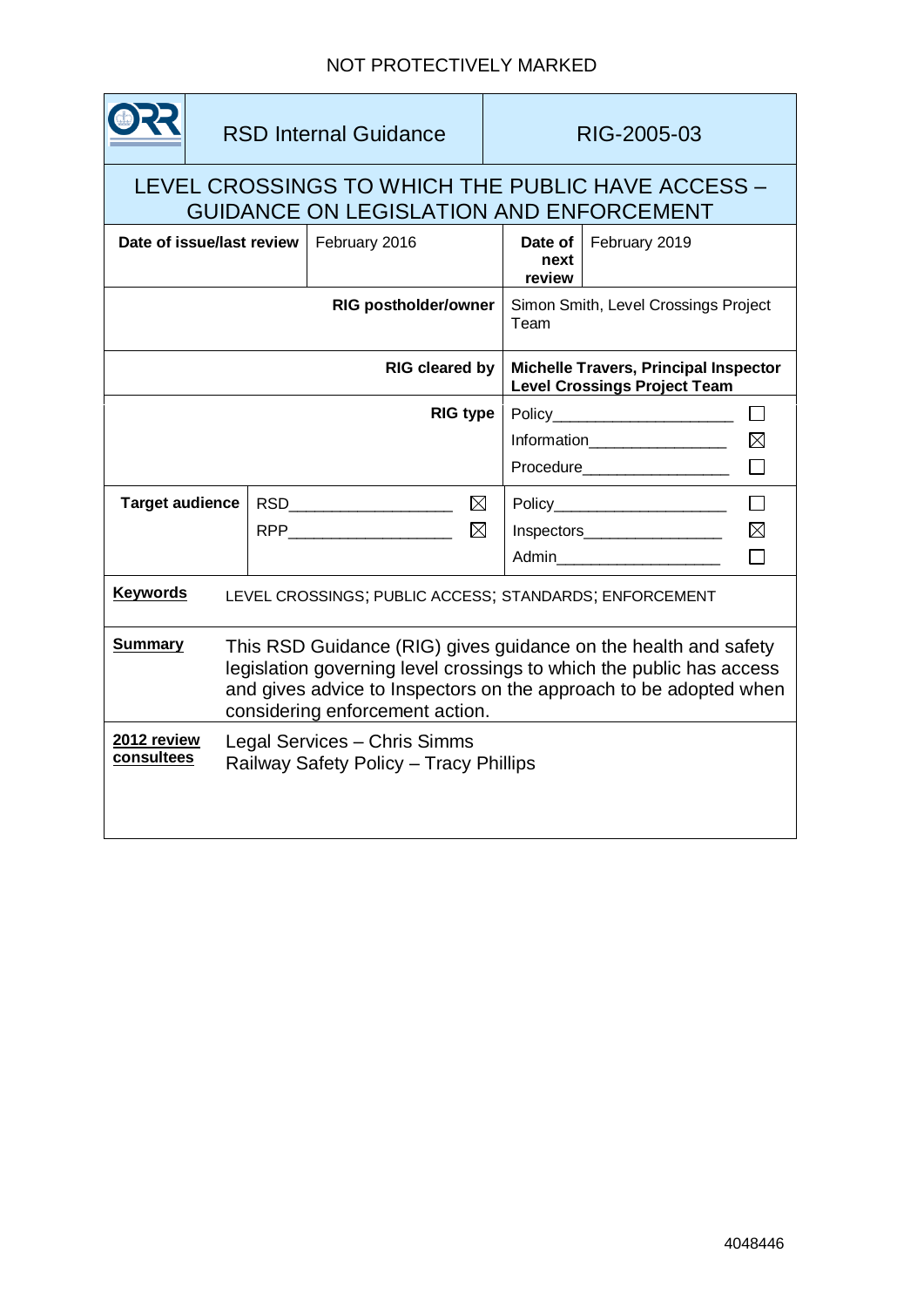**Detail** 1 The purpose of this RIG is to give guidance on the appropriate legislation to be used when enforcing physical standards at level crossings in England and Wales. Similar advice may be appropriate for level crossings in Scotland, but different legal provisions may apply (particularly in Scotland in relation to crossings to which the public have access). Further guidance on enforcement of legal provisions on user worked crossings specifically is dealt with in RIG-2011-03.

> 2 Level crossings currently present the largest source of train accident risk. There are some 5,939 railway level crossings on the mainline railway and a further 1,500 or so on heritage railways and in docks and other industrial premises.

> 3 Definition of 'crossing operator' – The crossing operator referred to in this RIG is the company that manages the railway. In relation to the Level Crossings Act 1983 (LCA) (as amended) it is defined as the organisation responsible for maintenance of the permanent way at the crossing. In most cases on the national network this will be the infrastructure manager, Network Rail, although in some cases such as freight only lines it may be a train operator.

#### LEVEL CROSSING TYPES AND STATUS

4 Historically crossings have been categorised as public or private; this status is fundamental to the ways in which protection methods are specified and provided.

5 **Public crossings** are either vehicular, bridleway, or footpath crossings; the crossing operator has a duty to ensure that the crossing is properly maintained, is safe and suitable for use. Public level crossings are normally authorised under an Act of Parliament, Consent, or Light Railway Order. [Not to be confused with Level Crossing Orders (made under the LCA) which only specify or modify protection arrangements].

6 **Private crossings** are usually vehicular crossings but can be footpath or bridleway crossings. The crossing operator has a duty to provide certain protective facilities but there is a greater responsibility on the authorised user to ensure the crossing is used safely, for example obeying any warning signs, closing the gates, or using the telephone (if one is provided) before crossing.

7 **Crossings to which the public have access.** Private crossings may become 'crossings to which the public have access' due to circumstances such as changes in land use, or adoption of private roads by local authorities. In these circumstances the protection methods may have to be reviewed, and a Level Crossing Order under the LCA may become appropriate.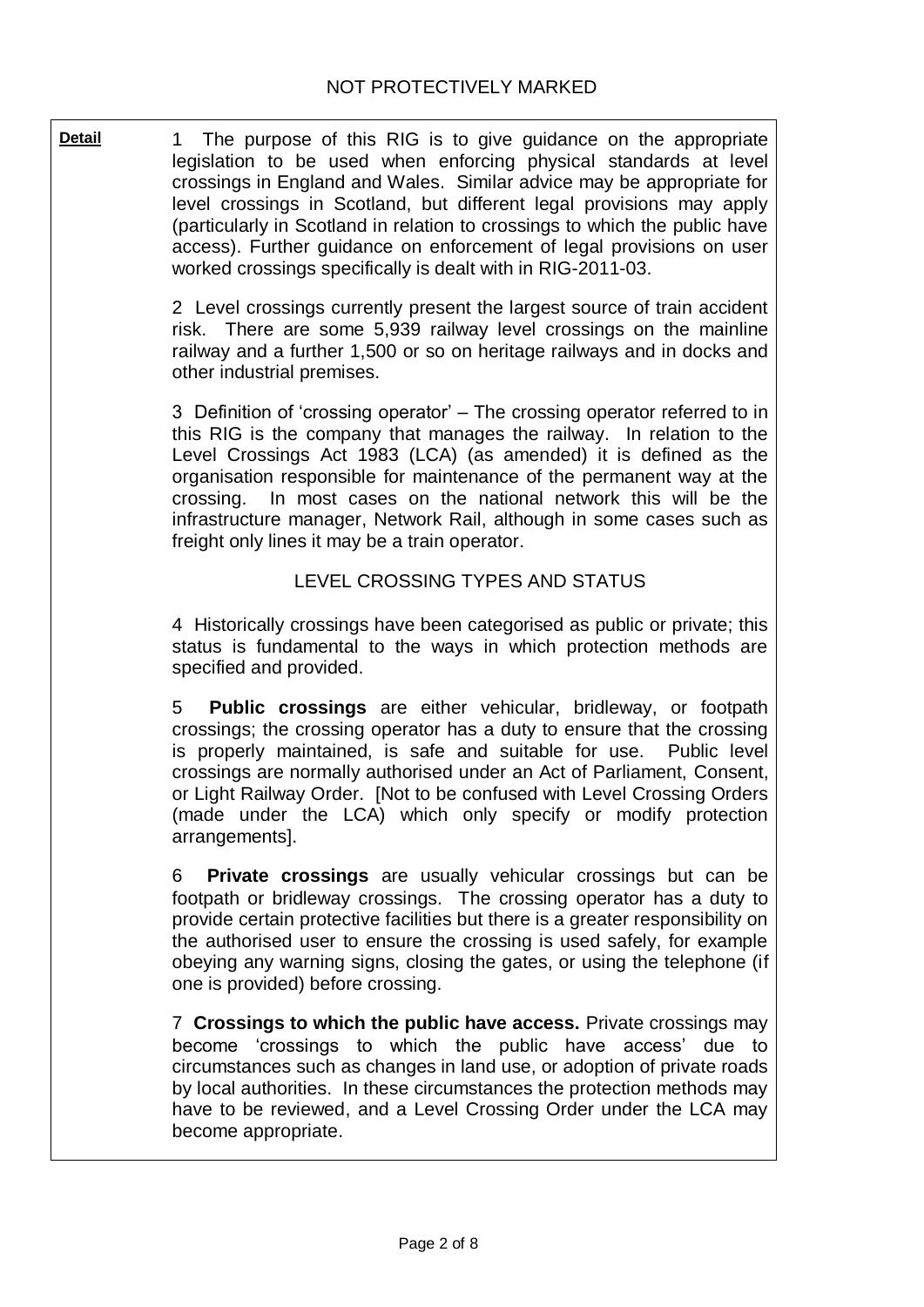# **Public vehicular crossings**

8 "Public carriage road" level crossings were created and identified by name in the original Act of Parliament, which authorised the construction of the railway. The relevant Act normally incorporates section 47 of the Railways Clauses Consolidation Act 1845. Some crossings may have been authorised under subsequent Railway Acts, for example where a new road was required to cross an existing railway. The construction of new crossings may be authorised under an Order made under the Transport and Works Act 1992 (section 1).

# **Public bridleway and footpath crossings**

9 These crossings are not specifically identified by name in the original Act authorising the construction of the railway, but have been authorised using alternative powers such as those in s46 of the Railways Clauses Consolidation Act 1845 for highways **other than** public carriage roads.

#### **Private crossings**

10 Private crossings were installed when the railway was built, for the benefit of farmers and other individuals whose land was divided by the railway. These are either:

**Accommodation level crossings** built to let landowners gain access to their land when it was divided by the railway; or

**Occupation level crossings** built to access private dwellings, farm buildings etc, when a private access ('occupation') road was crossed by the railway.

11 Inspectors should be aware that some private level crossings with limited protection are being used by members of the public as a result of changes in land use or by the public gaining access to the countryside. The crossing operator (infrastructure manager) should be monitoring these situations and understand the type (vehicular or pedestrian) and amount of additional usage. As an independent regulator it is ORR's responsibility to ensure that the crossing operator controls the risks on the infrastructure. In such situations the crossing operator should risk assess the crossing and ensure that there is adequate protection for the type and level of usage or move to close or secure the crossing to prevent additional use.

#### **Combined crossings**

12 There may be locations where more than one crossing type exists side by side, for example a private road and adjacent public footpath. These should be treated as two separate crossings with their own safety arrangements.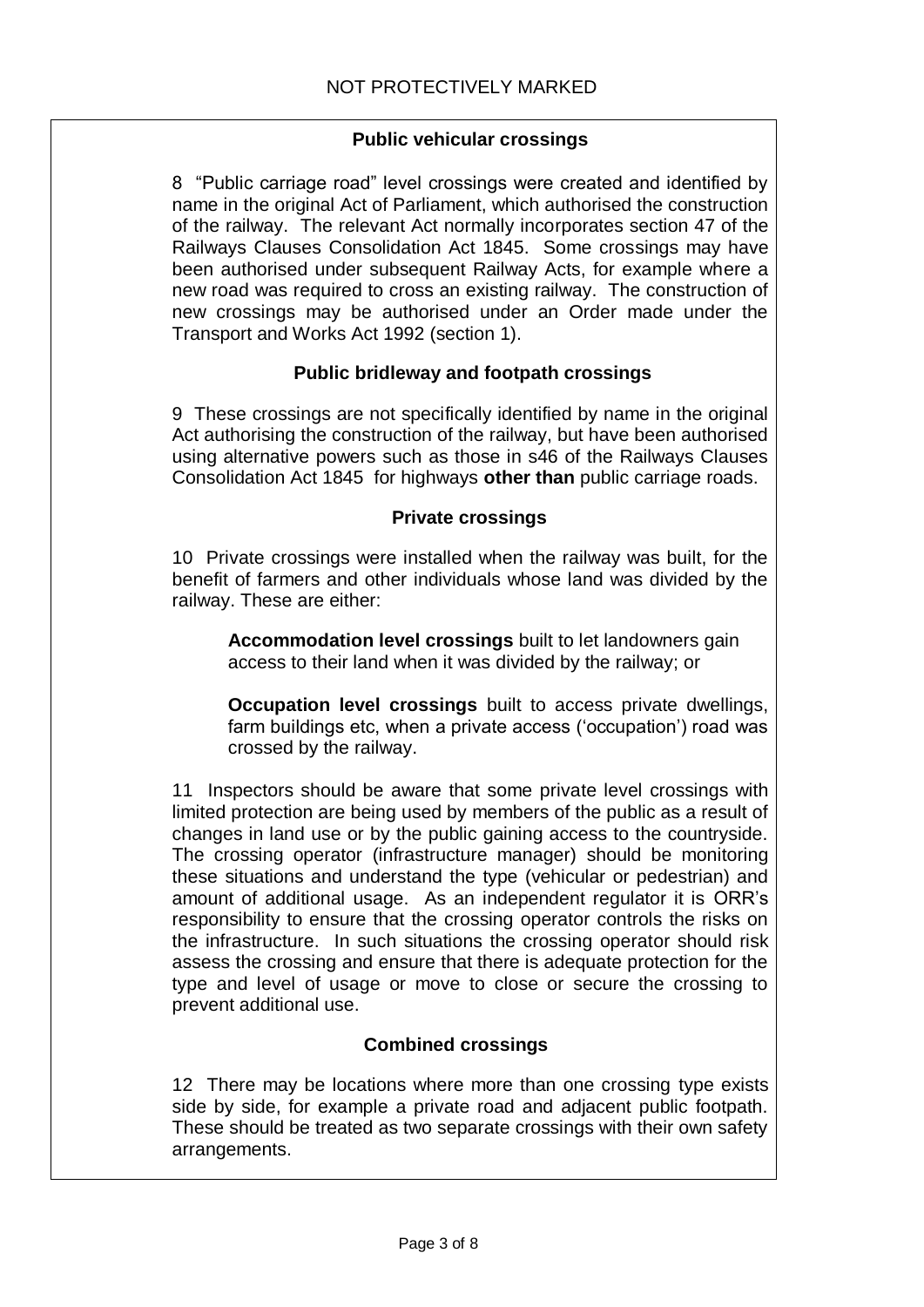# PROTECTION ARRANGEMENTS

## **Public vehicular crossings**

13 Generally these crossings will have a Level Crossing Act Order if they have been upgraded or changed since the 1950s. Crossings built under the original railway Act had to have "Good and sufficient gates and employ a proper person to operate them" with the crossing either open to rail or to road. Most of these have been upgraded and those that remain are generally distinguished by the presence of mechanical gates and a signal box overlooking the crossing. When the protection measures at a crossing require to be upgraded the provisions of the original Act are modified by a level crossing Order.<sup>1</sup>

14 A small but significant number of crossings are covered by 'consents' made under various pieces of other Railway Legislation, such as Light Railway Orders, or consents under the Road and Rail Traffic Act 1933. Inspectors should be aware that many of these look very similar to a Level Crossing Order, but are not enforceable.

15 The relevant Order for the crossing will specify the signs, signals, road markings and method of operation of the crossing.

## **Public bridleway and footpath crossings**

16 Generally th ese crossings may have a Level Crossing Act Order if they have been upgraded or changed since 1983.

17 Gates or stiles normally protect these crossings. Gates should be self-closing without any latches and should open away from the railway. It is essential to provide the same facility at each side of the crossing (i.e. gates and stiles are not intermixed at one crossing, and both gates must be of the same width) so that users do not become trapped on the crossing, for example because they have been able to enter through a gate but cannot proceed over a stile. Miniature red stop and green lights or other active indication of an approaching train may be provided where sighting distance is limited, audible warnings may be provided at the crossing and, as a last resort, whistle boards provided to give warning of an approaching train.

18 It should be possible for horse riders to open gates on bridleway crossings without dismounting, unless there is a risk of contact with overhead power lines.

l

<sup>1</sup> Historically this was done by using powers in various pieces of legislation but is now done by making an Order under the LCA that specifies the protection arrangements for the individual crossing. Earlier Orders made under s66 of the British Transport Commission Act 1957 and under s124 of the Transport Act 1968 are effectively considered as Orders made under s10(A) of the LCA 1983.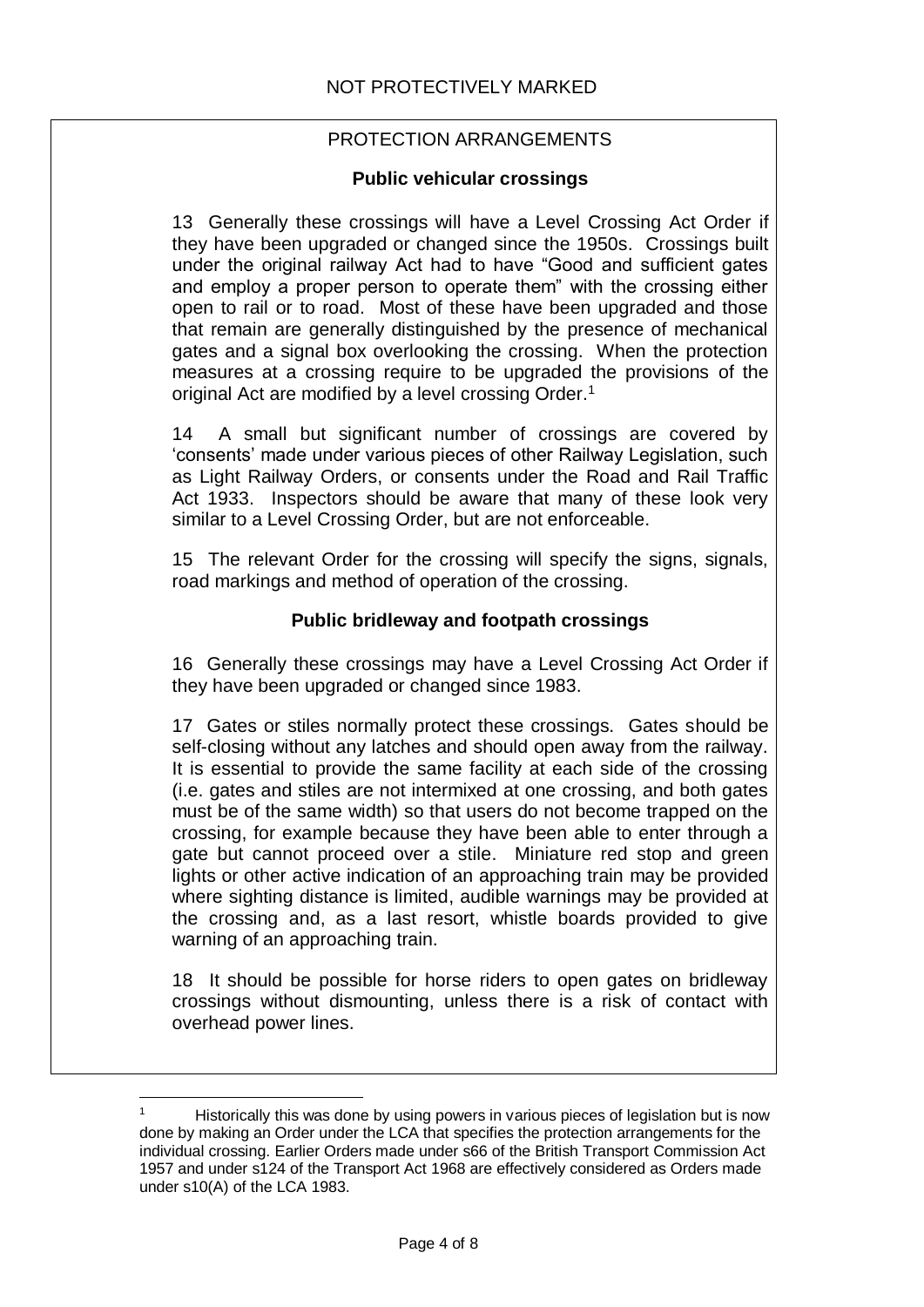#### **Private crossings**

19 These crossings generally do not have Level Crossing Act Orders; they are provided with signs and basic protective measures, usually hand operated gates or barriers and sometimes telephones. Their safe operation relies on the user operating them properly. Signs are specified under the Private Crossings (Signs and Barriers) Regulations 1996. As with footpath crossings, red stop and green lights or whistle boards are sometimes used to reinforce the basic protection measures provided.

#### **Guidance on protection arrangements**

20 Full guidance on protection arrangements is detailed in [http://www.rail-reg.gov.uk/upload/pdf/level\\_crossings\\_guidance.pdf](http://www.rail-reg.gov.uk/upload/pdf/level_crossings_guidance.pdf)

 However the requirements of this guidance are not retrospective and existing protection arrangements may not comply with the current guidance. This should not deter Inspectors from enforcing improvements that are necessary and proportional to the risk where current arrangements at crossings are not considered to be adequate to control risks.

#### ENFORCEMENT

#### **All crossings – the requirement to have a suitable and sufficient risk assessment**

The fundamental enforcement principle that must be applied whether a crossing has an order or not is that a suitable and sufficient risk assessment must have been carried out by the infrastructure manager. This must be based on accurate information and include in the process any other employers who use the crossing either as train operators or authorised users of a private level crossing. Any Level Crossing order applied for must be the product of this risk assessment process and Inspectors should take appropriate enforcement action guided by EMM if the risk assessment process has not complied with MOHSWR and the ACOP.

#### **Public crossings - Securing changes to existing protective arrangements or requiring new protective arrangements**

21 In this situation Inspectors should use the LCA 1983, as the requirements are more specific than the general requirements of HSWA.

22 A Notice can be issued requiring the crossing operator to seek a new level crossing order or requiring changes to an existing order. Such a Notice would be issued under the LCA 1983. Inspectors should consult the Level Crossings Project Team Principal Inspector if they are considering a formal enforcement notice in these circumstances.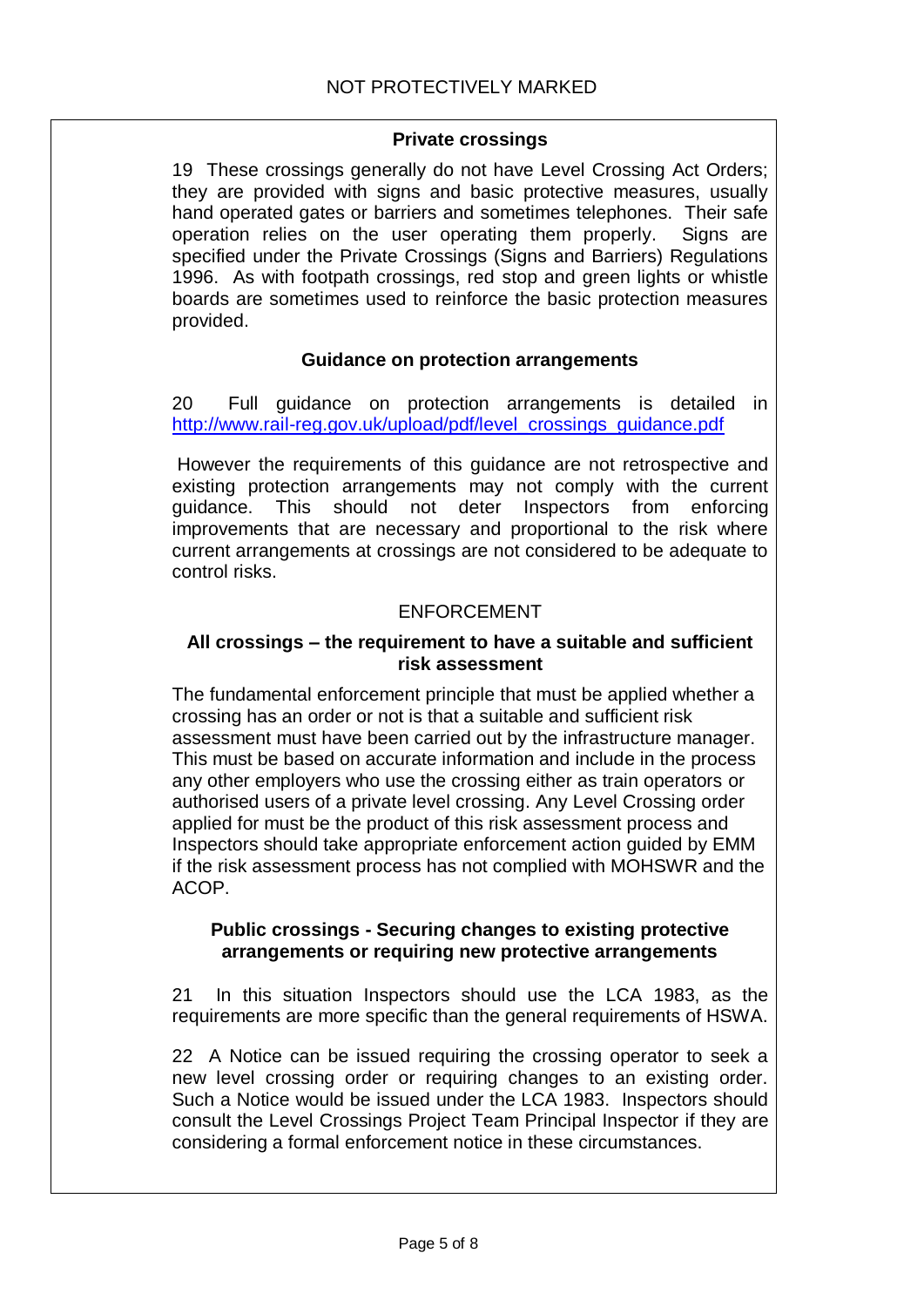## **Public Crossings - Failing to maintain existing protective arrangements**

23 Protective arrangements are normally specified in a LCA Order. It is a requirement under Reg 3(1) of the Level Crossing Regulations 1997 to comply with the requirements of a Level Crossing Order and failure to do so constitutes an offence. An Improvement Notice (under HSWA) can be used where appropriate to require compliance with a LCA Order. When serving an IN re non-compliance with a Level Crossing Order, inspectors should quote on the IN Regulation 3(1) of the Level Crossing Regulations 1997 and the current, relevant Level Crossing Order, with amendments as necessary. Note that the requirements of an Order are absolute and not subject to a "reasonable practicability" test unless explicitly permitted in the Order.

24 Where deficiencies in the protection arrangements are noted EMM should be applied to determine the risk gap. A list of matters to consider is given in [appendix 1.](#page-6-0) Serious deficiencies to the decking or in the boom's mechanism may warrant a notice. The method of operation of the crossing will normally also be a relevant matter.

25 Simple non-compliance with a Level Crossing Order such as incorrect signage should be brought to the attention of the crossing operator and confirmed in writing. It may be worthwhile reminding crossing operators that motorists might have a technical defence of improper use of the crossing if they can show that incorrect or deficient signage was provided at the crossing. It is the responsibility of the crossing operator in the first instance to liaise with the Highway Authority to rectify any problems with signs.

26 Disputes involving the Highway Authority regarding the maintenance of signage, cutting back of vegetation etc. should be discussed with both the crossing operator and the Highway Authority.

#### **Non-vehicular crossings**

27 These are mainly footpath crossings. The HSWA will be the primary legislation to apply at such crossings since the majority of issues likely to arise are concerned with vegetation clearance, decking and sighting times, which are not generally covered by other legislation.

#### **Private crossings**

28 The crossing operator has a duty to provide a safe and suitable crossing. Subsequent changes in use may require increased protection arrangements, however there may be difficulties in actioning and funding these as most crossing operators believe they have limited liability under the original railway Act. This can lead to disputes and delays and Inspectors may have to intervene to ensure that safety is maintained, (e.g. by prohibiting increased use until suitable protective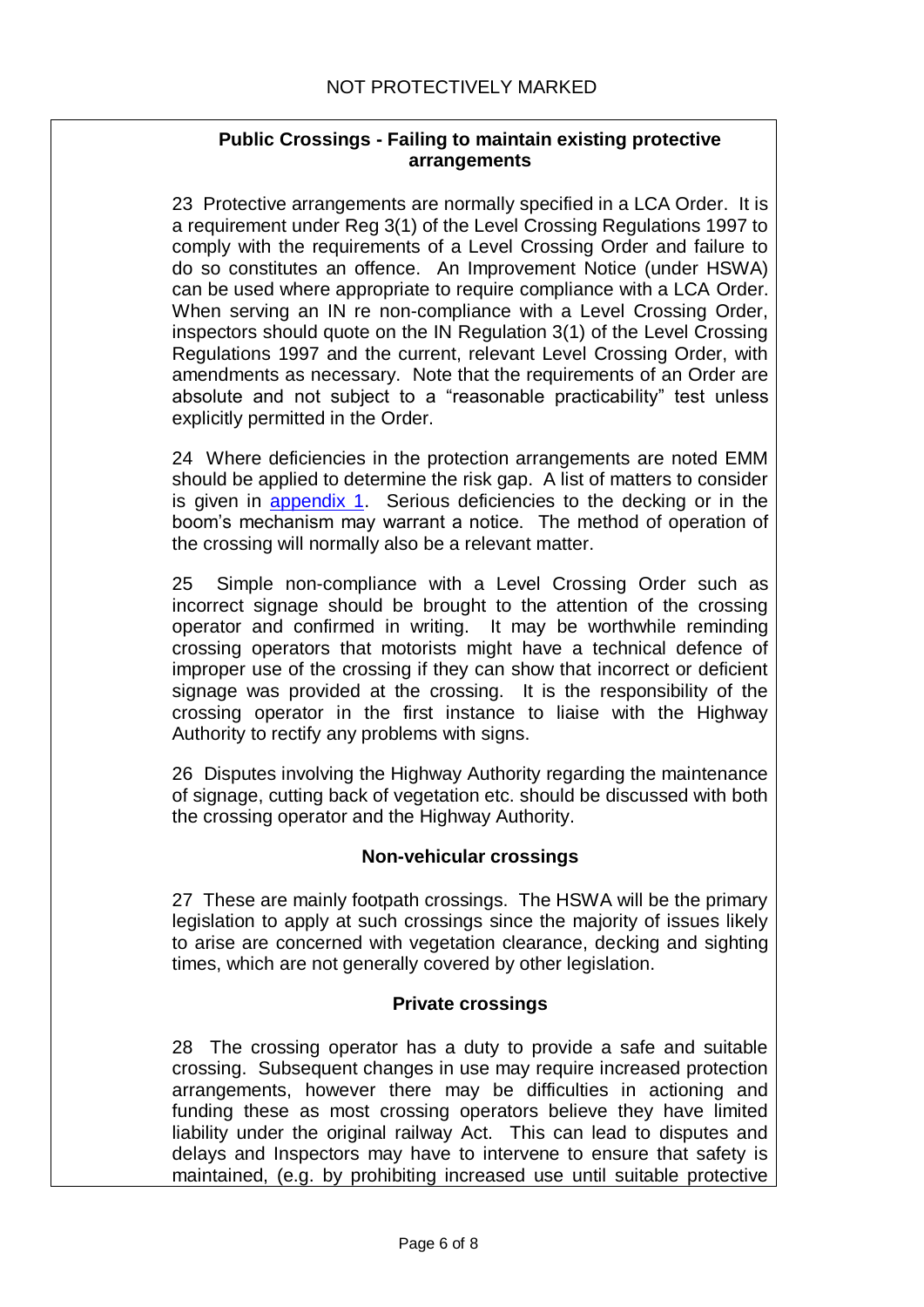arrangements are in place). Any changes introduced by the crossing operator (e.g. increased speeds over a crossing) would make the crossing operator liable for upgrading the crossing as this is increasing the risk.

#### FURTHER INFORMATION AND CONTACT

31 Inspectors will come across a range of level crossings made under different legislation in the course of their work. Information on the category of individual crossings can be obtained from the Sectional Appendix, Quail maps and from the crossing operator directly.

32 For information on legal or operational matters arising from this RIG, please contact the Principal Inspector of the Level Crossings Project Team.

#### **APPENDIX 1**

<span id="page-6-0"></span>When inspecting crossings, the critical physical standards to consider are as follows:

- a) The condition and safety of the decking system over the crossing both from the car driver and pedestrian viewpoint. Loose or poorly fitted decking is a risk to users and could also derail a train. Where proprietary (removable unit type) decking is used, end restraints to prevent the units moving along the track are an important safety feature.
- b) The surface must also be safe for cyclists and free from significant defects that might cause a fall e.g. a large pothole. Heavily skewed crossings may cause cyclists to fall as wheels enter the flangeway. Cylcists Dismount signs may be appropriate and proprietary decks are available that cover the flangeway to road users.
- c) At automatic public vehicular level crossings, the vertical road profile this should be designed and maintained to prevent grounding of long low road vehicles in accordance with the guidance in [http://www.rail](http://www.rail-reg.gov.uk/upload/pdf/level_crossings_guidance.pdf)[reg.gov.uk/upload/pdf/level\\_crossings\\_guidance.pdf](http://www.rail-reg.gov.uk/upload/pdf/level_crossings_guidance.pdf)
- d) Vegetation clearance to ensure that signs and warning equipment are visible and not obscured, and at footpath, bridleway and user-worked crossings the sighting distances for trains are maintained. Vegetation clearance on the highway is the responsibility of the Highway Authority, but the crossing operator may need to raise this with the Highway Authority.
- e) Cattle/trespass guards –should be provided where livestock is regularly moved over the crossing, or where there is a significant risk of trespass by pedestrians. Guards should be provided on all crossings where the